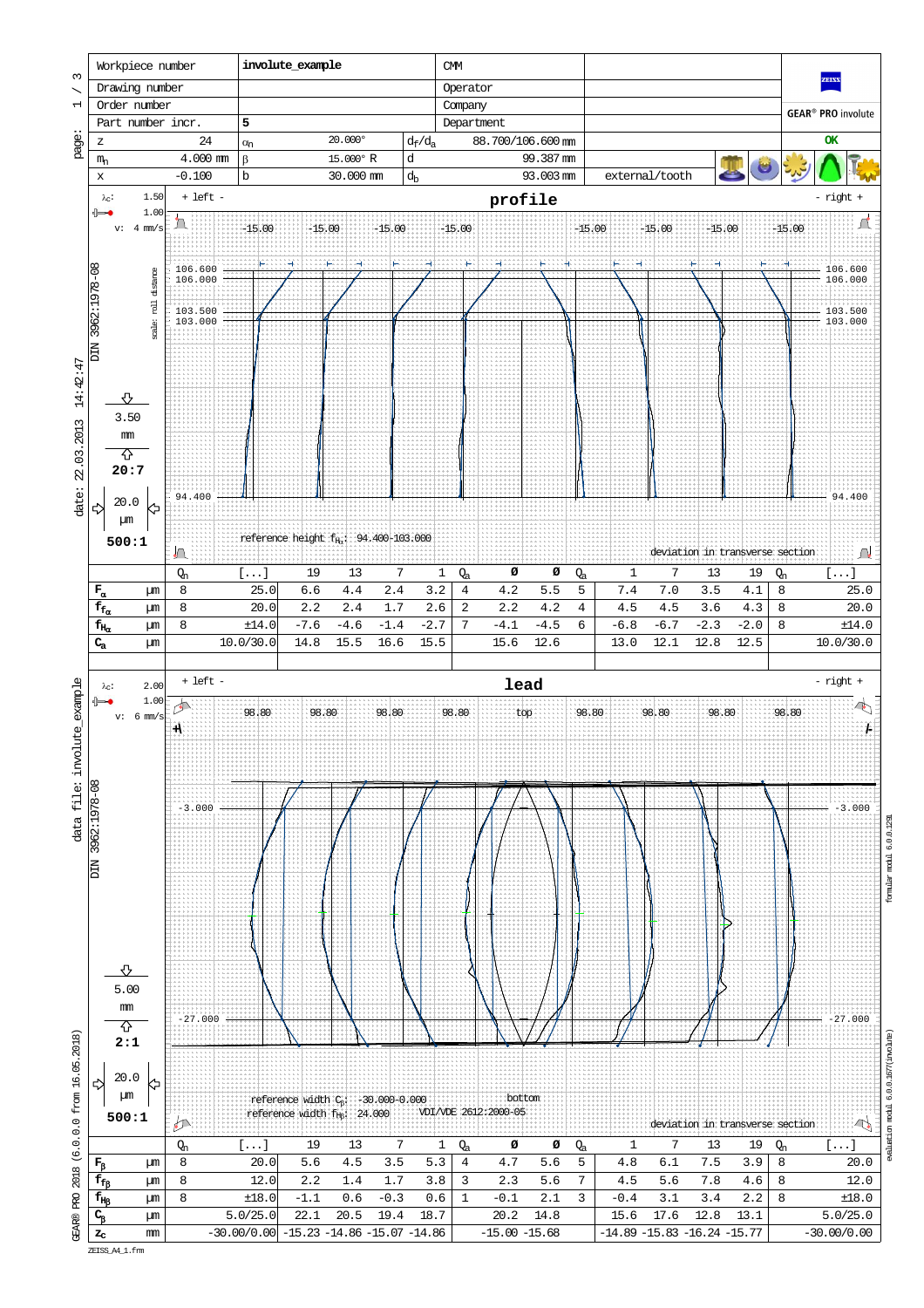

evaluation modul 6.0.0.1677(involute) formular modul 6.0.0.1291 rodul ation

ZEISS\_A4\_1.frm